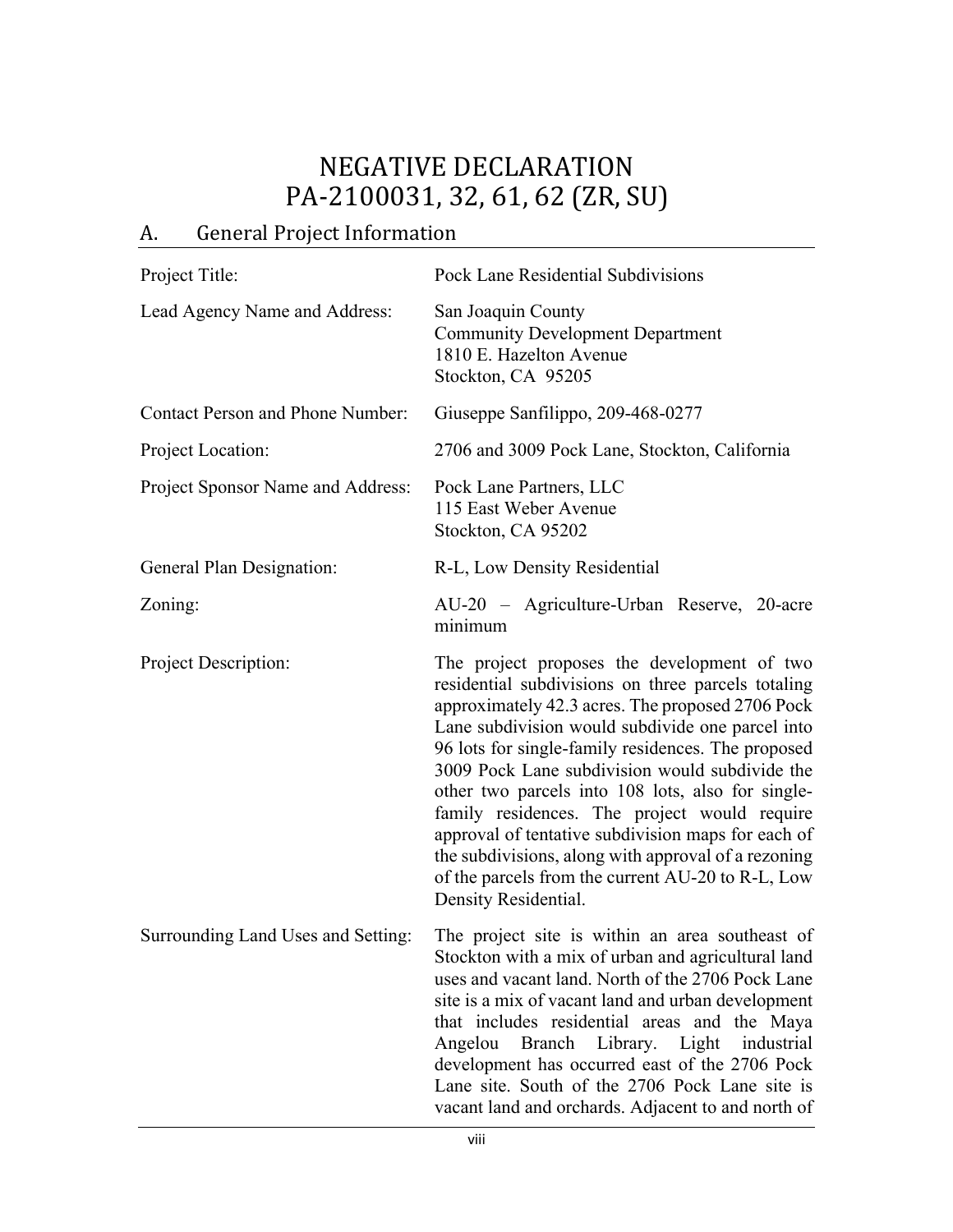the 3009 Pock Lane site is Kennedy Park and Community Center, which is also located west of the 2706 Pock Lane site across Pock Lane. Vacant land is to the east and south of the 3009 Pock Lane site, except for a radio station to the south. West of the 3009 Pock Lane site is residential development and the Progressive Community Church.

Other Public Agencies Whose Approval is Required: None

Have California Native American Consultation with Buena Vista Rancheria.

tribes traditionally and culturally affiliated with the project area requested consultation pursuant to Public Resources Code Section 21080.3.1? If so, has consultation begun?

## B. Environmental Factors Potentially Affected

The environmental factors checked below would be potentially affected by this project, involving at least one impact that is a "Potentially Significant Impact" prior to mitigation, as indicated by the checklist on the following pages.

| Aesthetics                  |              | Agriculture/Forestry<br>Resources |              | Air Quality                           |
|-----------------------------|--------------|-----------------------------------|--------------|---------------------------------------|
| <b>Biological Resources</b> |              | Cultural Resources                |              | Energy                                |
| Geology/Soils               |              | Greenhouse Gas Emissions          | $\checkmark$ | Hazards/Hazardous<br>Materials        |
| Hydrology/Water Quality     |              | Land Use                          |              | Mineral Resources                     |
| Noise                       |              | Population/Housing                |              | <b>Public Services</b>                |
| Recreation                  | $\checkmark$ | Transportation                    | $\checkmark$ | <b>Tribal Cultural Resources</b>      |
| Utilities/Service Systems   |              | Wildfire                          |              | Mandatory Findings of<br>Significance |